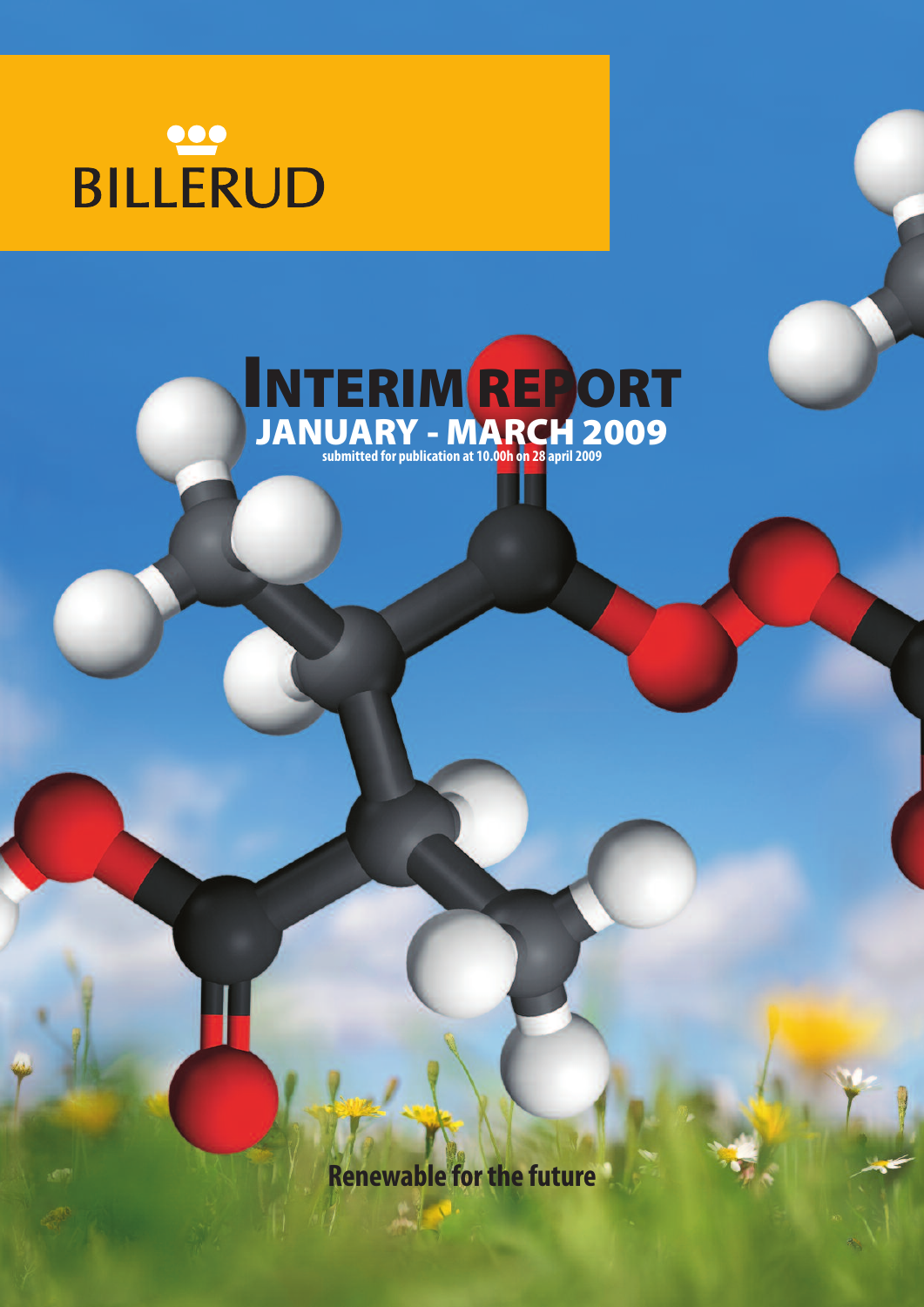## **The acquisition of Tenova Bioplastics strengthens Billerud's expertise in** renewable packaging

**Billerud has further strengthened its expertise in renewable packaging through the acquisition of Tenova Bioplastics AB, a bioplastics development company based in Norrköping, Sweden, that produces compostable bags made of bioplastics, among other products. The acquisition fits well into Billerud's long-term strategy to be a leader in the development of sustainable packaging solutions.**

Bioplastics will be a good complement to paper for renewable packaging, and the combination of paper with a barrier of bioplastic will be very attractive for many different types of packaging. A barrier of bioplastics can replace today's plastic-or aluminium block in many applications, with lower environmental impact as a result.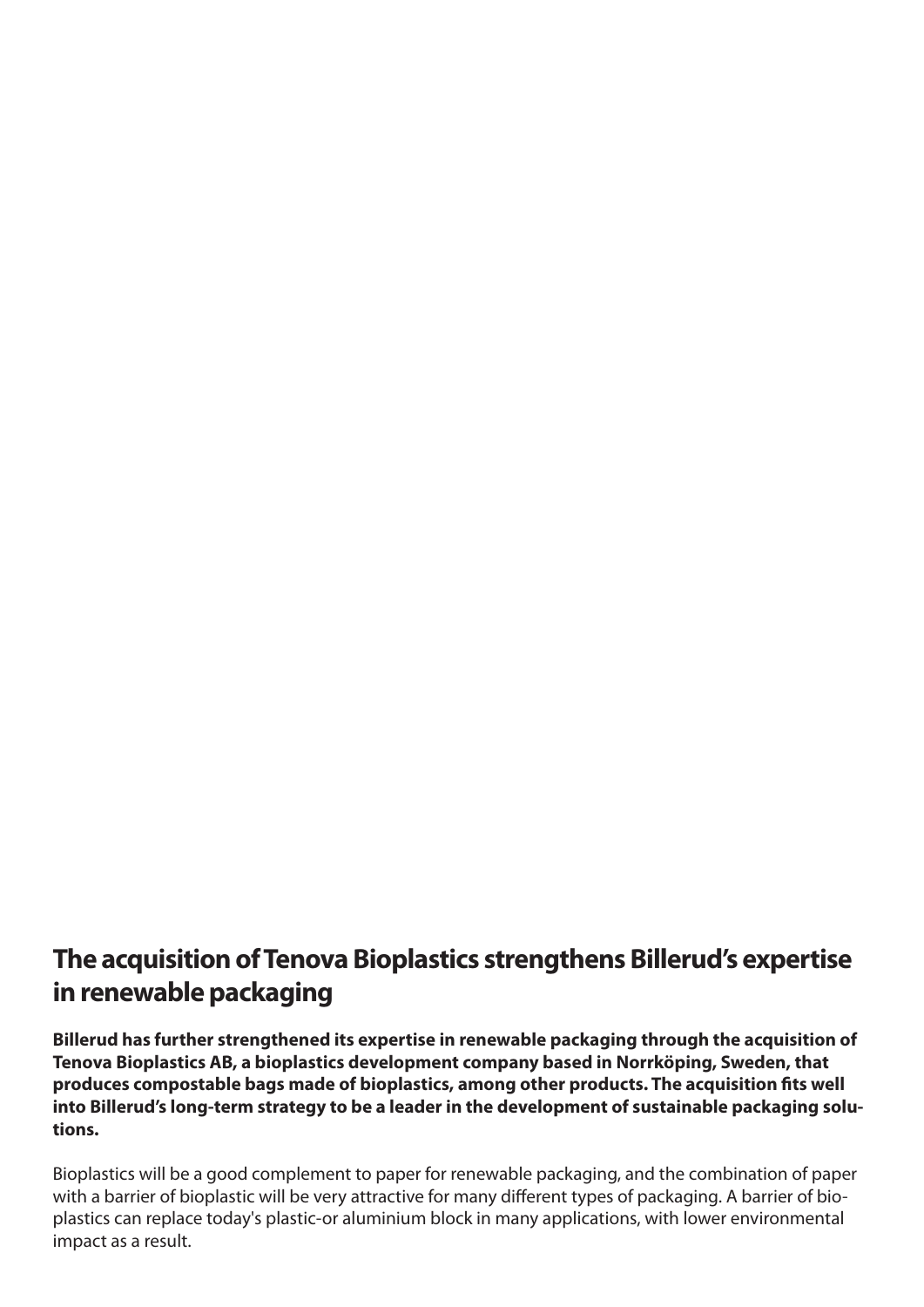## **BILLERUD**

## **Interim report January-March 2009**

#### **Submitted for publication at 10.a.m. on 28 April 2009**

|                                         |         | Full   |      |      |
|-----------------------------------------|---------|--------|------|------|
|                                         |         |        |      | year |
|                                         | 2009    | 2008   | 2008 |      |
|                                         |         | IV.    |      | 2008 |
| Net turnover, MSEK                      | 1 900   | 1 709  | 2096 | 7792 |
|                                         |         |        |      |      |
| EBITDA, MSEK                            | 102     | $-35$  | 337  | 796  |
| Operating profit/loss MSEK              | $-37$   | $-165$ | 214  | 289  |
| Operating margin, %                     | $-2$    | $-10$  | 10   | 4    |
| Profit/loss after financial items, MSEK | -69     | $-222$ | 180  | 124  |
| Net profit/loss, MSEK                   | -39     | -98    | 130  | 152  |
| Earnings per share, SEK                 | $-0.76$ | -1.89  | 2.52 | 2.96 |

#### **January-March 2009 compared with same period in 2008**

- Net turnover was MSEK 1,900 (2,096), down 9%.
- Net loss was MSEK -39 (130).
- Earnings per share were SEK -0.76 (2.52).
- Operating loss was MSEK -37 (214), representing a margin of -2% (10).
- Currency hedging had negative effects on operating loss with MSEK -151 (51) compared with if no hedging had been performed.
- During the quarter Billerud refinanced its syndicated credit facility worth MSEK 1,800 and due in September 2010, replacing it with a new, three-year syndicated facility for the same amount and due in April 2012.

#### **January-March 2009 compared with October-December 2008**

- Net turnover was MSEK 1,900 (1,709), up 11%.
- Net loss was MSEK -39 (-98), an improvement of MSEK 59.
- Orders for packaging paper improved from a very low level and delivered volumes increased by 15%.
- The lack of balance between supply and demand remained on the pulp market, with continued high inventories, low prices and unsatisfactory profitability.

#### **Outlook for 2009**

- Orders have improved compared with the historic low level of the fourth quarter but major uncertainty remains. Due to the weak market and increased competition, prices in local currency have generally fallen.
- An improving balance on the pulp market is expected to give possibilities for increased pulp prices.
- Lower wood prices and a significantly improved currency situation are expected to have positive effects on earnings whereupon old currency hedges will be replaced with new ones, and lower wood prices will make an impact.
- Cost savings are continuing according to plan and are expected to amount to at least MSEK 250 annually by the end of 2009, while investment levels will be reduced to half during 2009. *For further information in connection with this report, please contact Per Lindberg, President and CEO, +46 8 553 335 00 or*

*+46 70 248 15 17 and Bertil Carlsén, CFO, +46 8 553 335 00 or +46 730 211 092*  **Billerud's President Per Lindberg and CFO Bertil Carlsén will present the financial statement at a press conference for analysts and journalists on Tuesday 28 April at 3.30 p.m. Location: Spårvagnshallarna, Birger Jarlsgatan 57 A***,* **Stockholm.**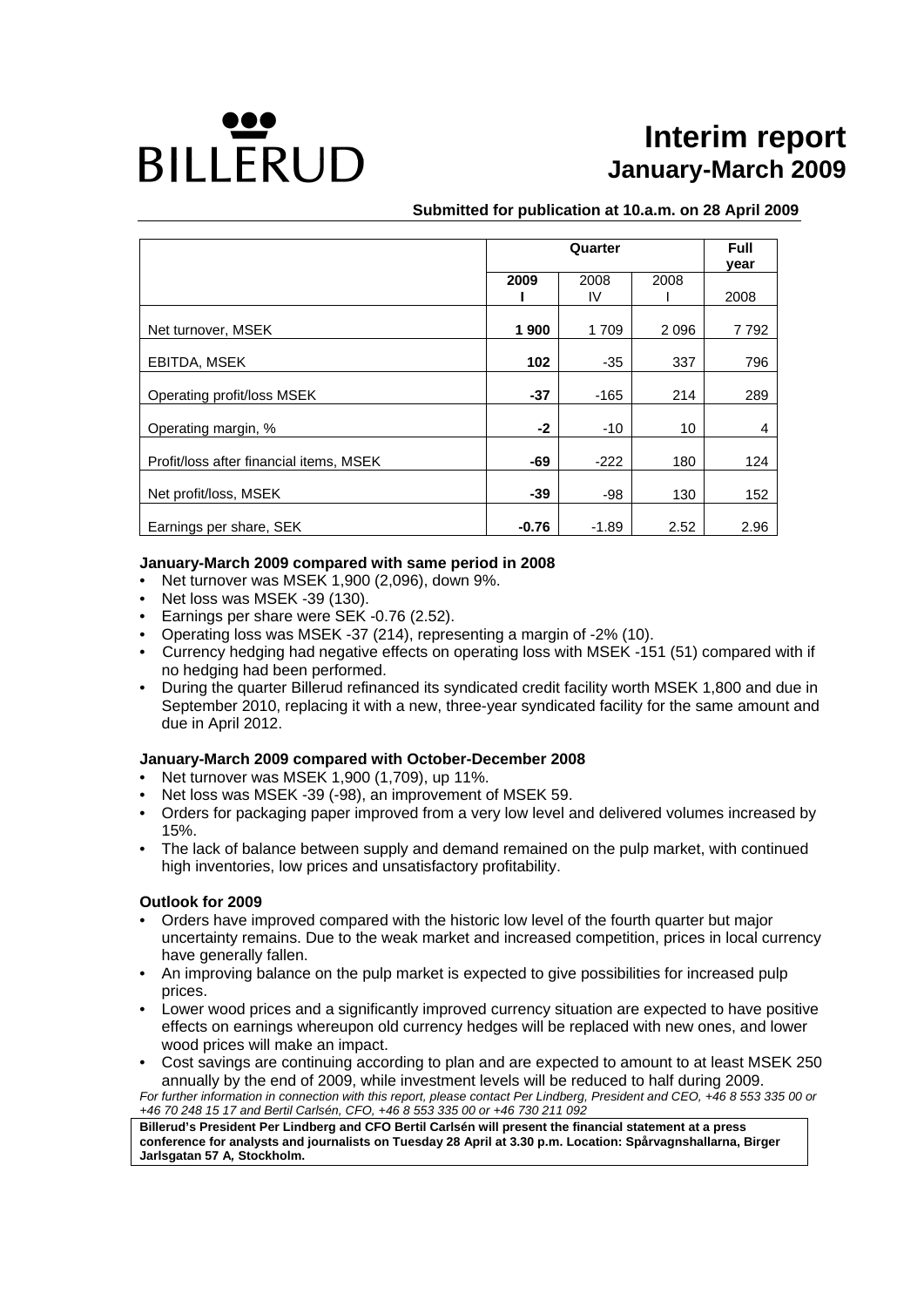## **Comment by Per Lindberg, Billerud CEO**

*"The operating loss for the first quarter was MSEK -37, which was an improvement on the loss of the fourth quarter of 2008, which was MSEK-165. Despite making a loss and the continued difficult market situation with major uncertainty about the future, we were pleased with some bright spots in the first quarter. An improved order situation and the launch of new products meant that market-related production stops, like the ones carried out in the fourth quarter of 2008, have not been necessary, and this meant that our sales volumes could increase by 12%. Falling wood prices and our own cost savings meant that both fixed and volume-adjusted variable costs were lower than the previous quarter. We have also reduced our financial risk going forward by refinancing and extending our syndicated loan.* 

*Through the acquisition in February of Tenova Bioplastics we have introduced essential competence to our development of packaging solutions for our customers based on renewable and biologically degradable material. Work aimed at strengthening our competence in our niche markets is already bearing fruit as it is easier to maintain volumes and profitability with customers we have deeper co-operation with.* 

*We have thereby completed the first round of the challenging new business climate and we are ready to continue doing what is needed to meet the remaining challenges, before we get back to more normal business conditions."* 

## **Billerud Group**

#### **Market**

The market situation and demand for Billerud's products remain generally weak due to the economic downturn and financial crisis but there has been an improvement from the very weak situation that arose in the fourth quarter of last year.

Market-related production curtailments and reduced customer inventories in the fourth quarter have produced improved order books and increased deliveries of sack paper in the first quarter. The market for Billerud Flute*®*, and kraft paper (MG/ MF) for consumer-related products, has been relatively stable in terms of demand, but with increased price pressure in respective sales currency. The market for medical kraft paper remained good and the order situation improved.

The pulp market still suffers from major imbalance. However, global inventories of market pulp began to decrease during the first quarter. Demand remained weak. These conditions apply for market pulp in general and also for long-fibre sulphate pulp (NBSK), which Billerud produces. Within the long-fibre sulphate pulp market, new capacity closures have been announced in March-April 2009 corresponding to 780,000 annual tonnes. Total closures announced since the end of 2008 now amount to around 10% of capacity.

Billerud's total deliveries amounted to 325,000 tonnes in the first quarter, an increase of 12% compared with the fourth quarter of 2008, and a decrease of 4% compared with the first quarter of 2008.

Deliveries of packaging paper amounted to 243,000 tonnes in the first quarter, an increase of 15% compared with the fourth quarter of 2008, and a decrease of 5% compared with the first quarter of 2008.

Billerud's deliveries of market pulp amounted to 82,000 tonnes in the first quarter, an increase of 5% compared with the fourth quarter of 2008, and a decrease of 4%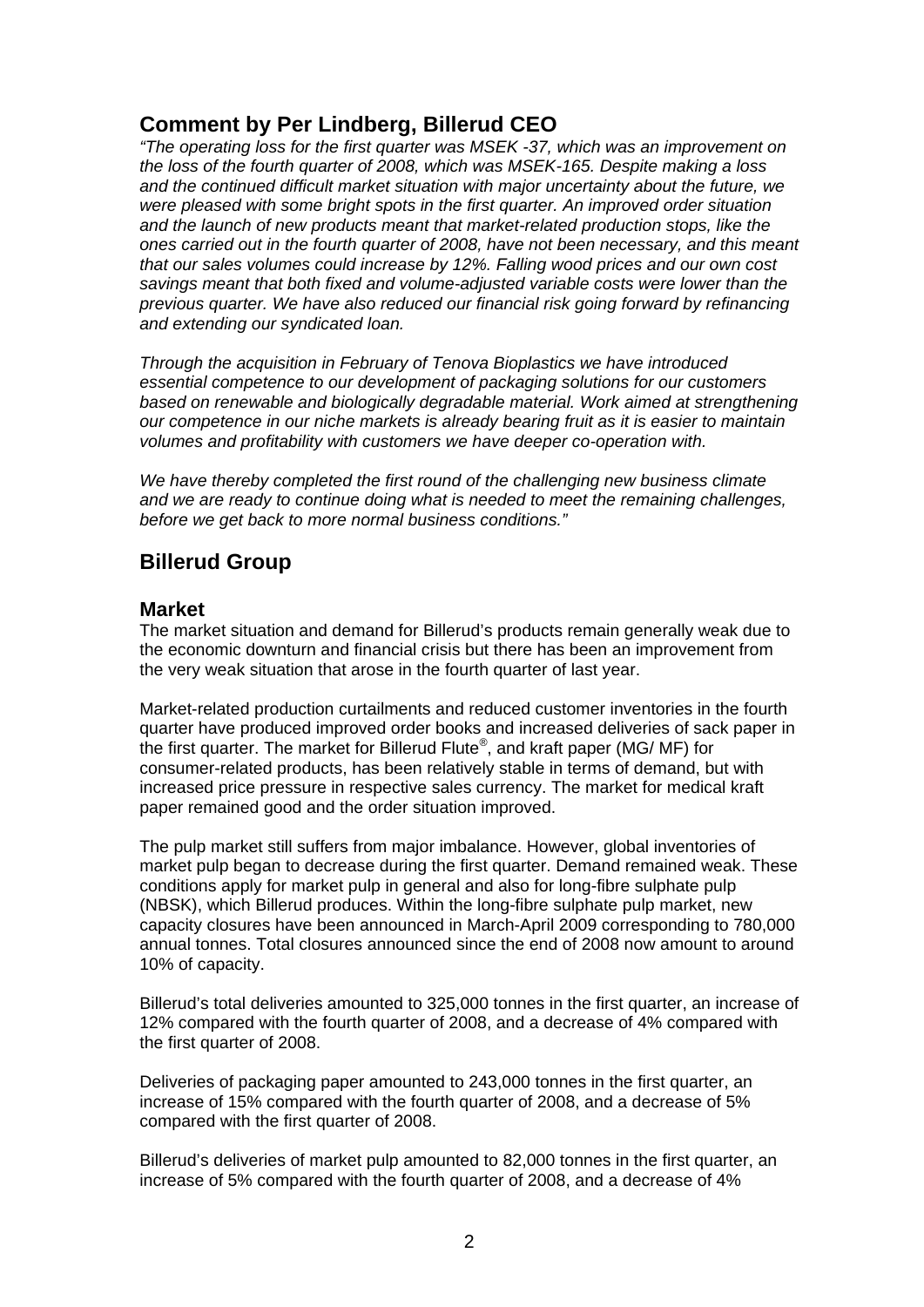compared with the first quarter of 2008.

#### **Sales and results**

#### *First quarter*

Net turnover in the first quarter amounted to MSEK 1,900 an increase of 11% compared with the fourth quarter of 2008, and a decrease of 9% compared with the first quarter of 2008. The reduction was mainly due to lower volumes and lower prices in local currencies.

The operating loss amounted to MSEK -37, a decline of MSEK 251 compared with the corresponding period of last year. The reduction (see table below) is primarily explained by lower volumes and a worsened product mix (-63), higher variable costs compared with the previous year for primarily wood materials and sodium hydroxide (-68), and lower prices in local sales currencies. The lower sales prices (-279) were compensated for in Swedish krona by an improved currency outcome (+256), which however did not fully impact on earnings due to the effect of currency hedging (-202).

The deviation between the first quarter 2009 and the corresponding period previous year is divided as follows (MSEK):

|                                                        | Jan-Mar 09/<br>Jan-Mar 08 |
|--------------------------------------------------------|---------------------------|
| Delivery and production volumes, including product mix | -63                       |
| Sales prices (in respective sales currency)            | $-279$                    |
| Change in variable costs                               | -68                       |
| Change in fixed costs                                  | 37                        |
| Change in depreciation                                 | -16                       |
| Effects of exchange rate changes, including hedging*   | 138                       |
| Total change in operating profit/loss                  | $-251$                    |

**Jan-Mar 09/** 

\* Effects of exchange rate changes amounting to MSEK 138 are divided into the following components: improved spot rates MSEK 256, currency hedging MSEK -202 and other effects net MSEK 84.

The decrease in operating profit and operating margin compared with the previous year is mostly attributable to the part of Billerud's sales related to market pulp (around 20%), and to the effects of currency hedging. The deterioration for packaging paper (around 80% of sales) is lower.

Compared with the fourth quarter of 2008, operating profit/loss for both packaging paper and market pulp improved but was then reduced by currency hedging, etc.

| <b>Product area*</b><br>(proportion of sales) | <b>Operating margin</b><br><b>Jan-Mar 2009</b> | Operating<br>profit/loss MSEK,<br><b>Jan-Mar 2009</b> | <b>Deviation MSEK,</b><br>from Jan-Mar<br>2008 | <b>Deviation MSEK,</b><br>from Oct-Dec<br>2008 |
|-----------------------------------------------|------------------------------------------------|-------------------------------------------------------|------------------------------------------------|------------------------------------------------|
| Market pulp (20%)                             | $-24%$                                         | -77                                                   | -96                                            | 33                                             |
| Packaging paper (80%)                         | 12%                                            | 194                                                   | -33                                            | 188                                            |
| Currency hedging and other                    | $\overline{\phantom{0}}$                       | -154                                                  | $-122$                                         | -93                                            |
| <b>Total</b>                                  | $-2\%$                                         | -37                                                   | -251                                           | 128                                            |

\* Market pulp refers to the Market Pulp business area, packaging paper refers to the Packaging and Speciality Paper and Packaging Boards business areas together. Currency hedging and other refers to Currency hedging etc. and Other and eliminations according to the specification on page 16.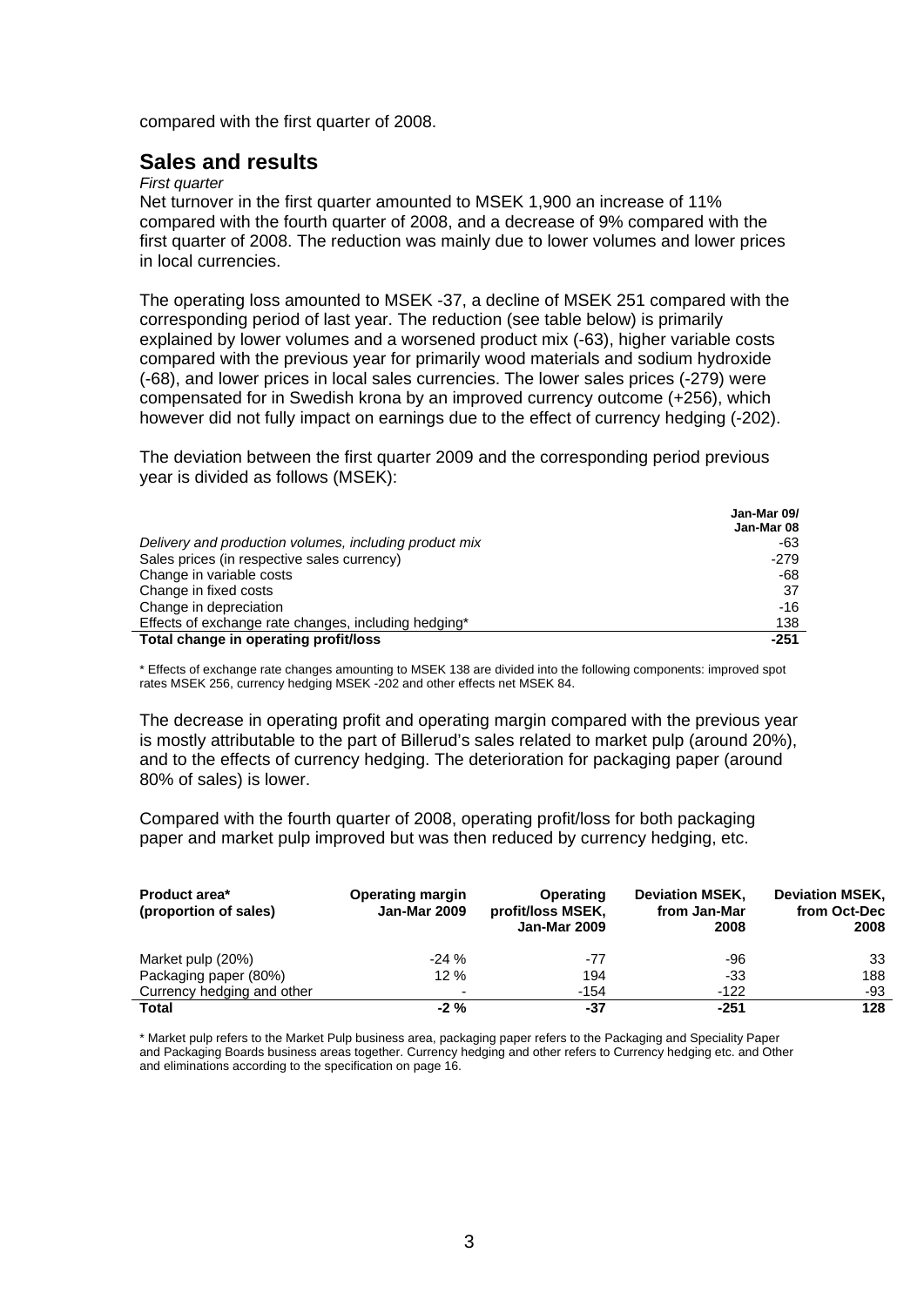

**Development of operating margin per product area and quarter:** 

Net financial items were MSEK -32, an improvement of MSEK 2 or 6% compared with the same period in 2008 mainly due to a lower interest rate level. Compared with the fourth quarter of 2008 net financial items improved by MSEK 25, which was mainly due to lower one-off costs and lower interest in general.

The loss before tax was MSEK -69. Estimated tax amounted to MSEK 30. The net loss was therefore MSEK -39.

## **Significant risks and uncertainties**

Billerud's products are generally dependent on the business cycle in terms of both price development and delivery volumes. The Group is exposed to changes in currency exchange rates because most of the revenues are invoiced in foreign currency while most costs are incurred in SEK.

Billerud's mills have higher capacity for sulphate pulp production than is used to produce packaging paper. In order to produce cost-effectively, Billerud is largely dependent on being able to sell the surplus of sulphate pulp as market pulp. The market for pulp is currently out of balance and prices are unsatisfactorily low, which is why sales of market pulp are generating losses. A lengthy unbalanced period for the pulp market and unchanged cost levels may mean a deteriorating financial position for Billerud.

For an analysis of business sensitivity and further details of risks, see pages 57-61 of Billerud's 2008 Annual Report.

On 10 December 2007 the Swedish Environmental Protection Agency announced that it was fining Billerud MSEK 19 for incorrect reporting of emission rights utilised in 2006. Billerud's assessment is that the company has fulfilled its commitments and that a penalty of MSEK 19 is neither proportionate nor backed by law. Billerud has appealed against the decision and the only provision in the 2007 accounts relating to this matter is for an assessed late payment charge of SEK 80,000. During the third quarter 2008 a similar case was considered at the Växjö environmental court and the verdict was that the defendant should pay a fine. This verdict is not prejudicial and Billerud considers that its earlier assessment is unchanged. There is no new information on this matter.

## **Transactions with related parties**

No transactions have been carried out between Billerud and related parties.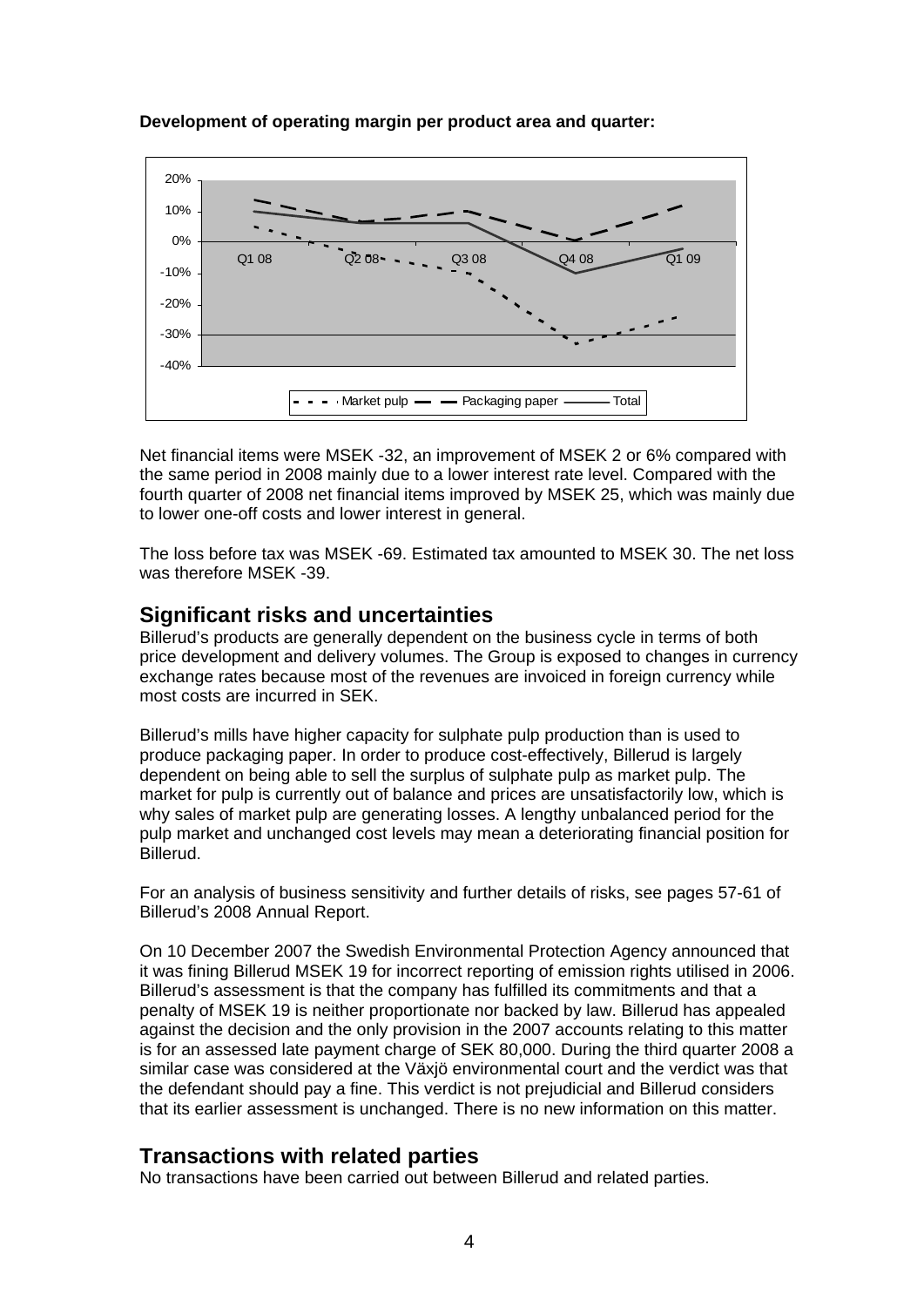## **Currency hedging**

During the first quarter of 2008 net flows were hedged at the following rates: EUR/SEK 9.80 (9.33), USD/SEK 6.69 (6.57), GBP/SEK 11.86 (13.30) and DKK/SEK 1.31 (1.25). Currency hedging had an overall negative effect on profits of MSEK -151 (+51) (compared with if no hedging had been performed).

Billerud's outstanding currency contracts as of 31 March 2009 had a market value of MSEK -205. The share of contracts corresponding to accounts receivable affected results during the period. Other contracts had a market value of MSEK -129.

Billerud hedges around 50% of forecast net flows over the coming 12-month period, but in line with its financial policy the company has the possibility to increase currency hedging to 100% of net flows over the coming 15 months.

In December 2008 a decision was made to extend currency hedging of EUR by securing up to a maximum 100% of flows in the first quarter of 2010, which was implemented at an average rate of EUR/SEK 11.01. In February 2009 the hedged level in USD was also increased, at an average rate of 8.70.

The hedged amount of flows and hedged rates for EUR, USD and GBP as of 21 April 2009 are shown in the table below. DKK accounts for just 0.4% of total hedged flows and is therefore not included in the table.

| <b>Currency</b> |                          | Apr-Jun<br>2009 | <b>Jul-Dec</b><br>2009 | Jan-Jun<br>2010 | Total<br>15 months |
|-----------------|--------------------------|-----------------|------------------------|-----------------|--------------------|
| <b>EUR</b>      | Proportion of total flow | 99 %            | 99 %                   | 82 %            | 92 %               |
|                 | Rate                     | 9,87            | 9,83                   | 11,05           | 10,25              |
| <b>USD</b>      | Proportion of total flow | 92 %            | 92 %                   | 41 %            | 72 %               |
|                 | Rate                     | 7,53            | 8,16                   | 8,67            | 8,10               |
| <b>GBP</b>      | Proportion of total flow | 89 %            | 63 %                   | 17 %            | 50 %               |
|                 | Rate                     | 12,32           | 12,30                  | 12,38           | 12,32              |

**Hedged amount of currency flows for EUR, USD and GBP**, **and exchange rate for SEK** 

### **Investments and capital employed**

Gross investment including company acquisitions amounted to MSEK 85 (165).

Billerud strengthened its expertise within renewable packaging through the acquisition of Tenova Bioplastics AB, a development company for bioplastic based in Norrköping, Sweden, which among other business supplies compostable carrier bags made of bioplastic. The company's largest customer is ICA, a major Swedish supermarket chain. Tenova had a net turnover of MSEK 35 in 2008 and is a market leader in its field in Sweden.

Billerud's capital employed amounted to MSEK 5,536 as of 31 March 2009, compared with MSEK 5,255 as of 31 December 2008, and MSEK 5,731 as of 31 March 2008.

The return on capital employed over the most recent 12 months was 1% (12). The return on shareholders' equity after tax was -1%. If the effects of currency hedging are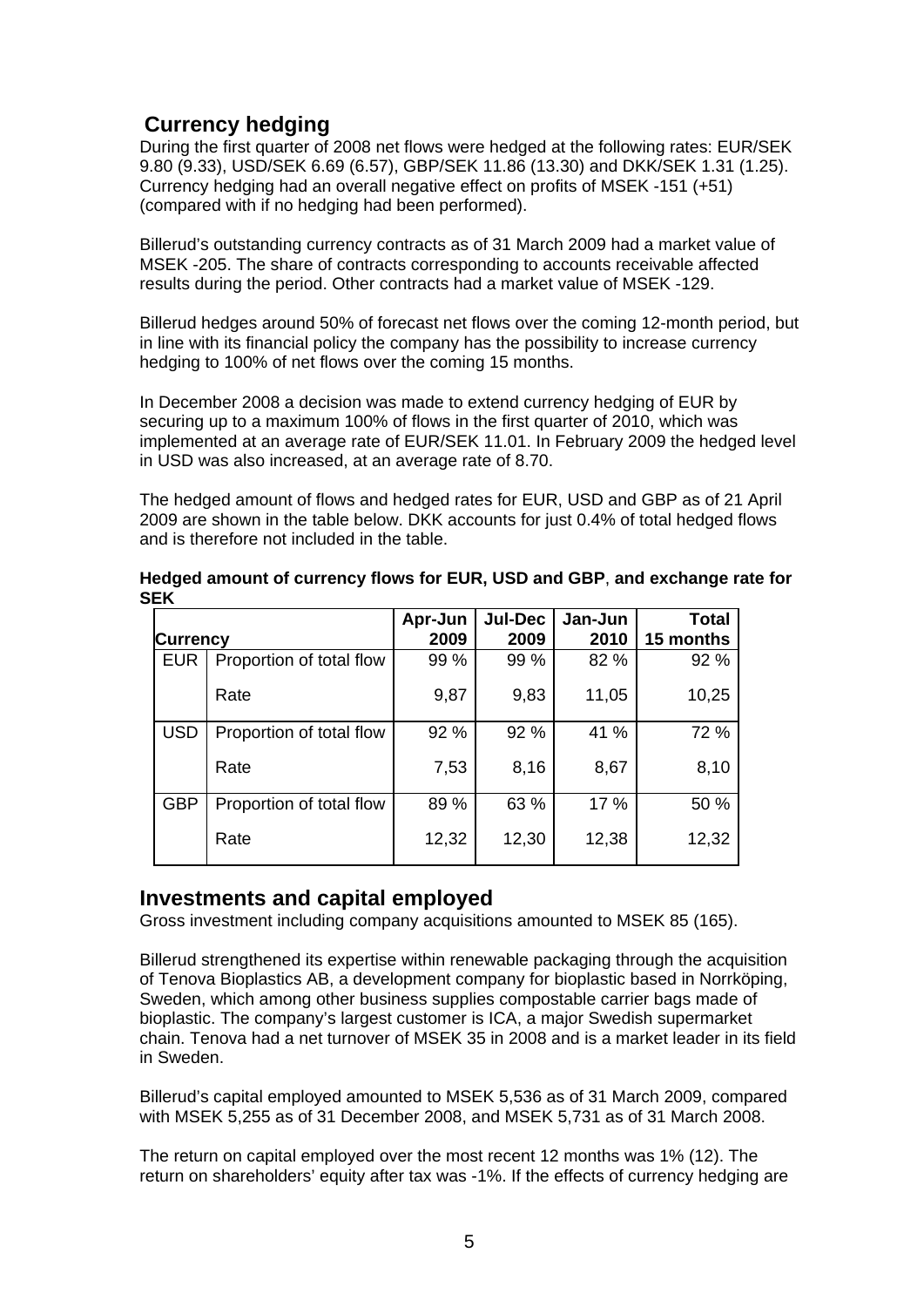not included, the return on capital employed was 8% (10).

## **Cash flow and financial position**

#### **Cash flow summary**

| <b>MSEK</b> (positive figure indicates a reduction in debt) | Jan-Mar | Oct-Dec | Jan-Mar |
|-------------------------------------------------------------|---------|---------|---------|
|                                                             | 2009    | 2008    | 2008    |
| Operating surplus etc                                       | 49      | $-57$   | 346     |
| Change in working capital etc.                              | $-163$  | 426     | $-256$  |
| Net financial items, taxes, etc.                            | -46     | -64     | $-34$   |
| Cash flow from operating activities                         | $-160$  | 305     | 56      |
| Current net investments                                     | $-45$   | $-118$  | $-164$  |
| Acquisition of shares in group companies                    | -31     | -9      |         |
| <b>Operating cash flow</b>                                  | $-236$  | 178     | $-108$  |
| Other items, not affecting cash flow                        | $-20$   | 6       | 5       |
| Change in net debt during period                            | $-256$  | 184     | $-103$  |

Cash flow from operating activities in the first quarter amounted to MSEK -160, compared with MSEK 56 in the same period last year. The decrease was mainly due to an increase in working capital following an increase in accounts receivable related to increased invoicing and lower accounts payable. The increase in working capital should be judged in relation to the sharp reduction of working capital that occurred in the fourth quarter 2008.

Operating cash flow amounted to MSEK -236, compared with MSEK -108 in the first quarter of 2008 and MSEK 178 in the fourth quarter of 2008.

Interest-bearing net debt on 31 March 2009 was MSEK 2,873, compared with MSEK 2,617 on 31 December 2008 and MSEK 2,710 on 31 March 2008. The Group's net debt/equity ratio at the end of the period was 1.08, compared with 0.99 at the end of 2008 and 0.90 on 31 March 2008. According to Billerud's financial targets, the ratio should be between 0.60 and 0.90.

## **Financing**

Billerud's syndicated credit facility amounting to MSEK 1,800 and due in September 2010 was refinanced during the first quarter and replaced with a new, three-year syndicated facility for the same amount and due in April 2012. In connection with this the interest terms and covenants were adjusted to match the current market situation.

The bond loan of MSEK 350 due in June 2009 was refinanced in December 2008 within the framework for the new facility of MSEK 450 which was arranged at that time and which is as yet unutilised.

Interest-bearing loans as of 31 March 2009 amounted to MSEK 2,991. This includes utilisation of MSEK 1,021 of a syndicated bank loan (maximum: MSEK 1,800), MSEK 1,575 of bond loans, utilisation of MSEK 372 of Billerud's commercial paper programme (maximum: MSEK 1,500) and other interest-bearing liabilities amounting to MSEK 23.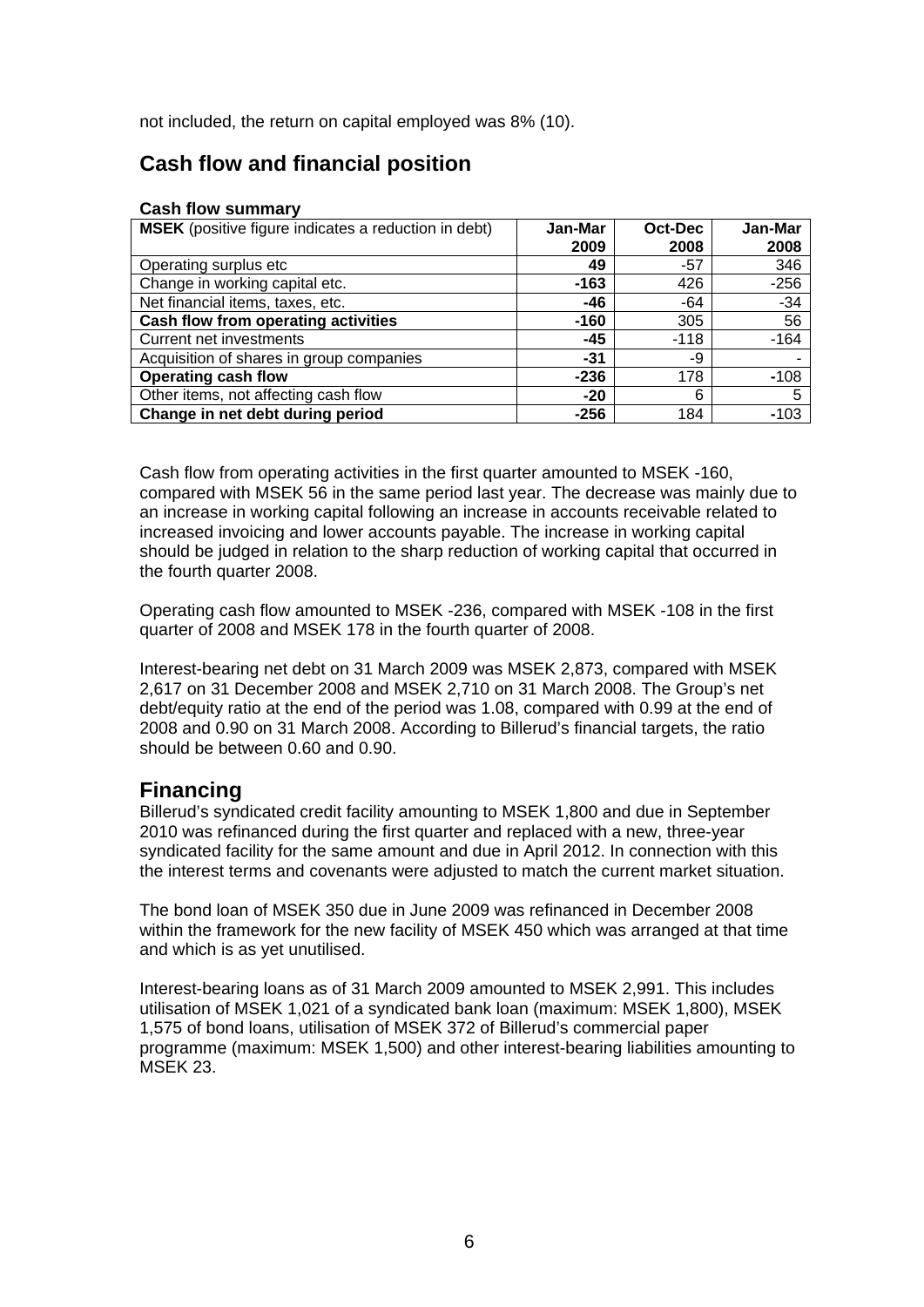| Loan                       | <b>Maximum credit</b><br>(MSEK) | Utilised (MSEK) | <b>Maturity</b>   |
|----------------------------|---------------------------------|-----------------|-------------------|
| Syndicated credit facility | 1800                            | 1 0 2 1         | <b>April 2012</b> |
| Syndicated credit facility | 450                             |                 | Dec 2011          |
| Commercial paper           |                                 | 372             | 1-6 months        |
| Bond loan 1                |                                 | 350             | June 2009         |
| Bond loan 5                |                                 | 150             | <b>April 2010</b> |
| Bond loan 6                |                                 | 250             | June 2010         |
| Bond loan 2                |                                 | 150             | Sept 2011         |
| Bond loan 4                |                                 | 300             | Feb 2013          |
| Bond loan 7                |                                 | 225             | June 2013         |
| Bond loan 8                |                                 | 150             | March 2016        |
| Total                      |                                 | 2968            |                   |

## **Personnel**

The average number of employees during the first quarter was 2,205, compared with 2,274 during the first quarter last year, i.e. a reduction of 69 employees.

## **Segment information**

The Group's business is controlled and reported in business areas as follows:

- The Packaging & Speciality Paper business area has responsibility for sales of sack paper and kraft paper with a focus on packaged food, paper carrier bags, sack solutions and industrial applications.
- The Packaging Boards business area has responsibility for sales of fluting, liner and liquid board with a focus on fruit and vegetables and consumer goods.
- The Market Pulp business area has responsibility for sales of long-fibre market pulp.
- Other business comprises corporate departments such as corporate headquarters, wood supplies and the sales organisation. Other business includes profit/loss from participation in associated companies/joint ventures Nine TPP AB and ScandFibre Logistics AB, and earnings from the newly acquired Tenova Bioplastics AB. Other business also includes the results from the hedging of net flows in foreign currencies and eliminations.

Fixed assets and capital investments cannot be broken down by business area because the business areas are integrated in terms of production to a considerable extent.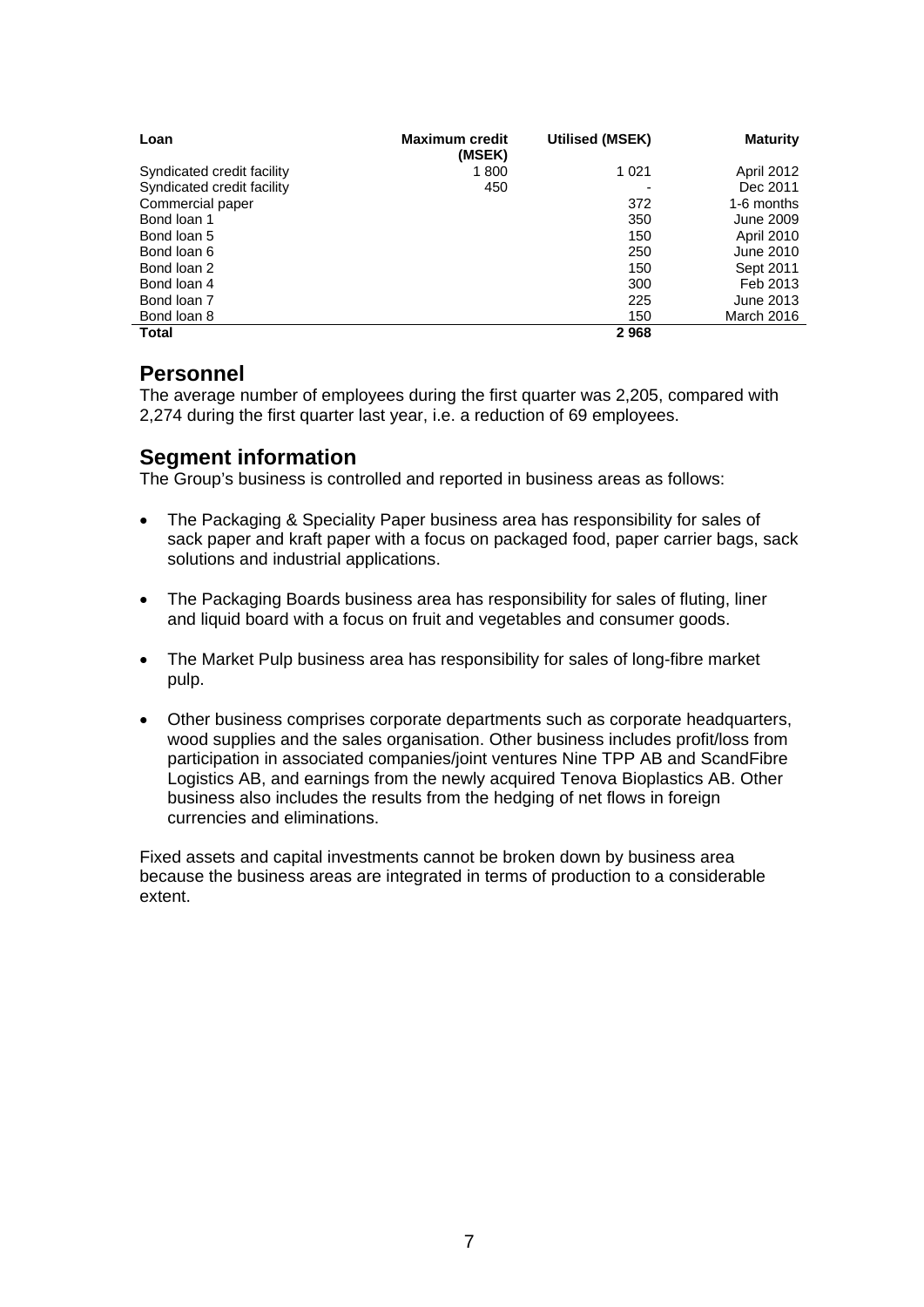|                                                               |                     | Packaging &<br><b>Speciality</b><br>Paper |                     | Packaging<br><b>Boards</b> |                     | <b>Market Pulp</b>  | Other<br>business   |                     | <b>Group total</b>  |                     |
|---------------------------------------------------------------|---------------------|-------------------------------------------|---------------------|----------------------------|---------------------|---------------------|---------------------|---------------------|---------------------|---------------------|
|                                                               | Jan-<br>Mar<br>2009 | Jan-<br>Mar<br>2008                       | Jan-<br>Mar<br>2009 | Jan-<br>Mar<br>2008        | Jan-<br>Mar<br>2009 | Jan-<br>Mar<br>2008 | Jan-<br>Mar<br>2009 | Jan-<br>Mar<br>2008 | Jan-<br>Mar<br>2009 | Jan-<br>Mar<br>2008 |
| Net turnover                                                  | 993                 | 1 0 3 3                                   | 667                 | 644                        | 323                 | 414                 | -83                 | 5                   | 1900                | 2 0 9 6             |
| Other income                                                  |                     |                                           |                     |                            |                     |                     | 4                   | 2                   | 4                   | 2                   |
| Operating<br>costs, other                                     | $-830$              | $-827$                                    | $-525$              | $-525$                     | $-374$              | $-371$              | $-73$               | $-38$               | $-1802$             | $-1$<br>761         |
| Depreciation<br>and<br>impairment                             | -69                 | $-65$                                     | $-42$               | $-33$                      | $-26$               | $-24$               | $-2$                | $-1$                | $-139$              | $-123$              |
| Profit/Loss<br>from partic. in<br>associated<br>companies/ JV |                     |                                           |                     |                            |                     |                     | $\bf{0}$            | 0                   | 0                   | 0                   |
| <b>Operating</b><br>profit/loss                               | 94                  | 141                                       | 100                 | 86                         | $-77$               | 19                  | $-154$              | $-32$               | -37                 | 214                 |
| <b>Financial items</b>                                        |                     |                                           |                     |                            |                     |                     |                     |                     | $-32$               | $-34$               |
| Tax                                                           |                     |                                           |                     |                            |                     |                     |                     |                     | 30                  | $-50$               |
| <b>Net earnings</b>                                           |                     |                                           |                     |                            |                     |                     |                     |                     | -39                 | 130                 |

For further quarterly data see page 16 of this report.

#### **Packaging & Speciality Paper**

#### *First quarter*

Operating profit was MSEK 94, a decrease of MSEK 47 compared with the same period last year mainly due to lower volumes and increased variable costs. In relation to the fourth quarter of 2008 earnings increased by MSEK 117 due to higher volumes mainly for sack paper, lower variable and fixed costs and an improved currency situation. The operating margin was 9%, compared with 14% for the first quarter of 2008 and -3% for the fourth quarter of 2008. Billerud's mill for speciality paper in Beetham, UK, which was acquired in 2004, has completed a range of measures concerning costs and new products and now that the cost level and demand have stabilised the mill has improved its product profitability so that it is now well above average.

#### *Market development*

Market development with regard to orders has improved compared with the historic low levels of the fourth quarter both with regard to sack paper and kraft paper, although there are variations between product segments. There have not been any significant market-related production stops for sack paper after the major stop implemented from the end of December to the  $7<sup>th</sup>$  of January. Deliveries in the first quarter have been satisfactory, probably mainly because of very low inventories at customers. Demand for kraft paper for the consumer-related segment and for medical paper has held up better than in industrial-related segments. Medical kraft papers and some smaller market niches have good demand and thereby stable or increasing prices in local currencies. As for the rest of the market, there is still price pressure and the level of underlying demand is still affected by great uncertainty. Due to the weak market situation and increased competition for volumes, prices have fallen in local sales currencies. To a large extent low prices have been compensated for by an improved currency situation.

#### **Packaging Boards**

#### *First quarter*

The operating profit was MSEK 100, an increase of MSEK 14 compared with last year,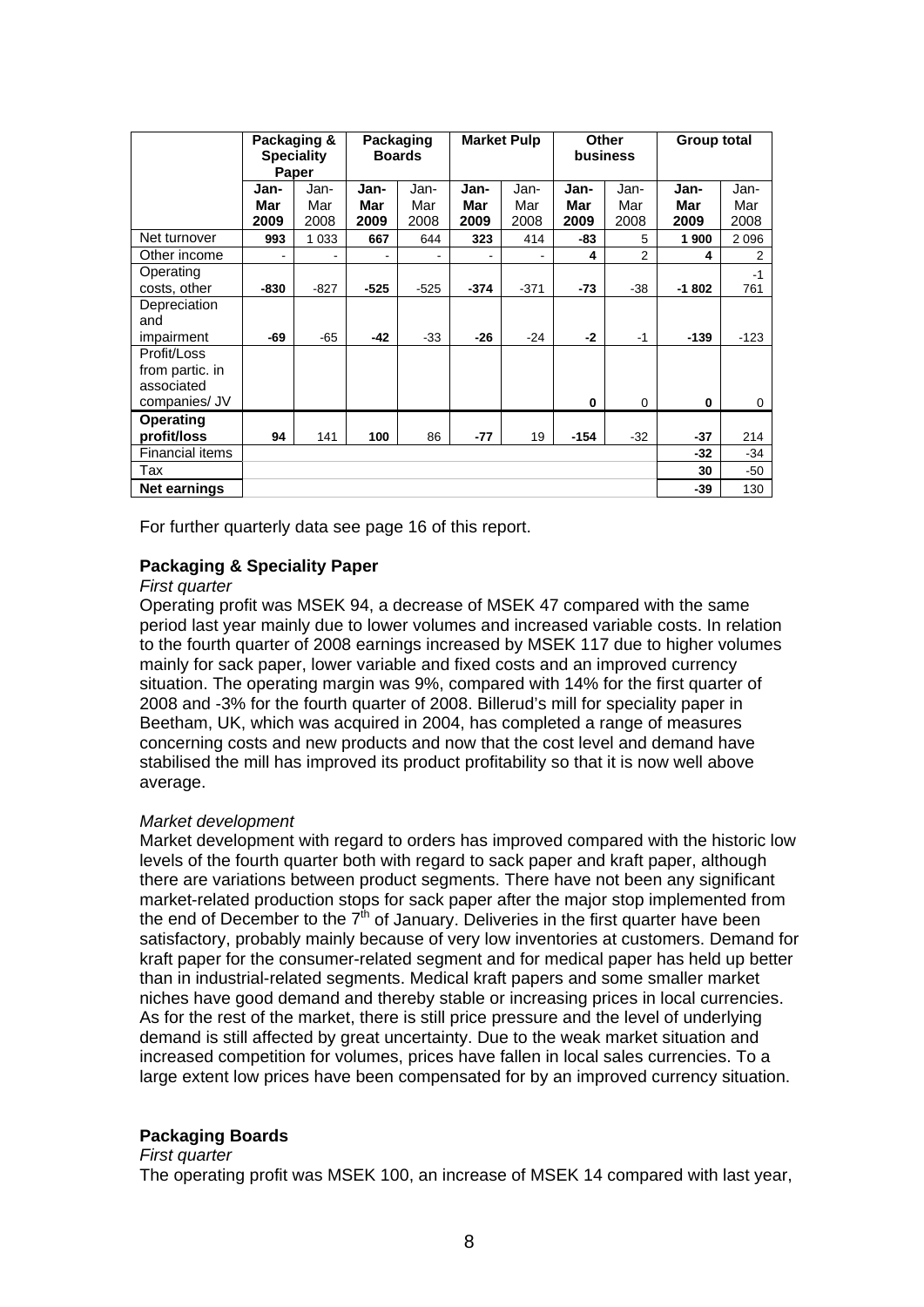mainly due to increased volumes and an improved currency situation. In relation to the fourth quarter of 2008, profit increased by MSEK 71 mainly due to higher volumes, lower costs and an improved currency situation. The operating margin was 15%, compared with 13% in the same quarter of 2008 and 5% in the fourth quarter of 2008.

#### *Market development*

The market for corrugated materials is under hard pressure from a surplus of qualities based on recycled fibre. Interest continues to be strong in Billerud's quality-leading, virgin fibre Billerud Flute® (100% virgin fibre S/C fluting) which reduces overall costs for supplies of fresh fruit, among other products. Deliveries climbed somewhat compared with the fourth quarter of 2008 but were lower in comparison with the corresponding quarter of last year. The order situation was relatively stable but price pressure in local currencies increased towards the end of the quarter.

Delivered volumes of Billerud's fully-bleached virgin fibre-based liner increased compared both with the same period last year and the fourth quarter. However, surplus capacity of recycled fibre-based liner in Europe remains, which is why prices continue to be under pressure. Demand for liquid board was stable and deliveries increased compared both with the same period last year and the fourth quarter, with prices remaining stable.

#### **Market Pulp**

#### *First quarter*

The operating loss was MSEK -77, a reduction of MSEK 96 compared with the same period last year, mainly due to significantly lower prices. Compared with the previous quarter, operating profit increased by MSEK 33, mainly due to lower variable and fixed costs

#### *Market development*

The pulp market remained unbalanced during the first quarter. Consumption of paper pulp continued to fall in the first quarter of 2009 and the price for long-fibre sulphate pulp (NBSK) fell further in the quarter from USD 600 per tonne to around USD 580, however levelling out at the end of the period. Within the long-fibre sulphate pulp market, new capacity closures have been announced in March-April 2009 corresponding to 780,000 annual tonnes. Total closures announced since the end of 2008 now amount to around 10% of capacity.

#### **Parent company**

Billerud AB includes the Gruvön mill, the sales organisation for the Nordic markets and markets outside Europe, and head office staff.

Net turnover in the first quarter of 2009 amounted to MSEK 771 (949). The operating loss was MSEK -80 (+77), a decrease of MSEK 157 compared with last year, mainly due to negative currency hedges and lower volumes.

The parent company hedges both its own net currency flows, and those of the Group. The parent company's results include the results of these hedging measures. This result amounted to MSEK -151 (+51).

Investment in fixed assets excluding shares amounted to MSEK 19 (63) in the first quarter. The average number of employees was 929 (993). Liquid assets and current investments amounted to MSEK 1,194 (498).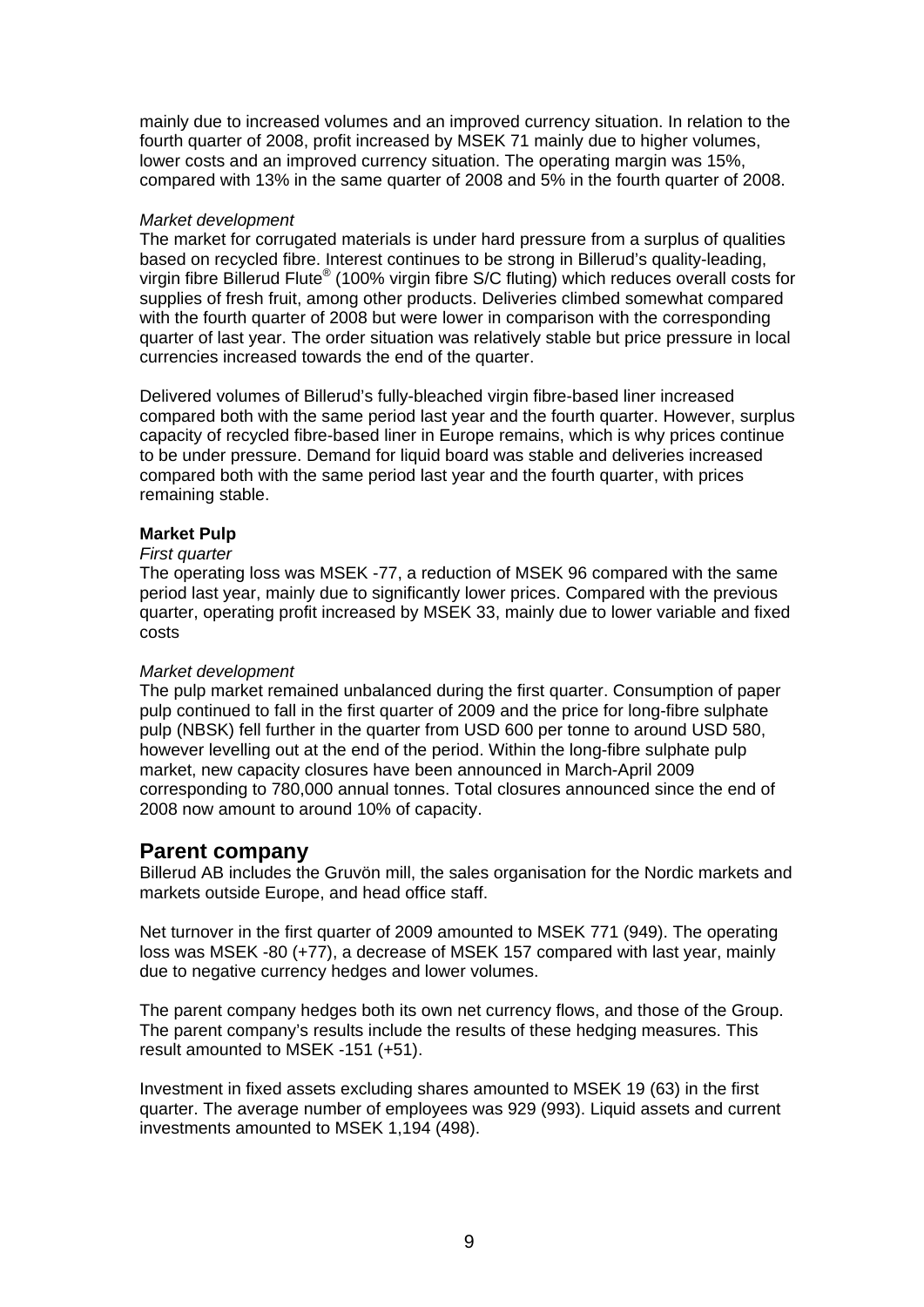## **Seasonal variations**

#### *Maintenance stops*

In addition to continuous maintenance while machines are running, Billerud's mills normally require more extensive maintenance at some point during the year. To perform this maintenance, production of pulp and paper is stopped during the so-called maintenance stop. Completed and planned maintenance stops are shown below.

| <b>Mill</b> | 2009           | 2008          |
|-------------|----------------|---------------|
| Gruvön      | No stop 2009   | $Q$ 4, 7 days |
| Karlsborg   | Q 3, 10 days   | Q 3, 10 days  |
| Skärblacka  | $Q_3$ , 8 days | $Q$ 2, 8 days |

*Maintenance stops at Beetham have an insignificant effect on Billerud's overall earnings.* 

The effect of the stoppage on earnings varies depending on the extent of measures carried out, their character and the actual length of stoppage.

#### *Other seasonal factors*

A significant amount of volumes for Billerud Flute<sup>®</sup> are used to package fruit exports from the Mediterranean region. Demand from this customer group varies with the fruit seasons and is normally highest from September to March. A significant part of Billerud's sack paper and QuickFill® sack paper is used to package cement and building materials. Demand for building material in Europe is generally higher from May to October.

## **Additional measures to reduce costs**

During the first quarter of 2008 a decision was taken to carry out a programme of measures within the business in order to reduce Billerud's costs. This work included a review of wood consumption, product recipes and specifications, the production mix, and the identification of additional measures to improve efficiency within production, energy use, as well as improvements in the efficiency of administration processes within the framework of the "One Billerud" project. The implementation of this programme is expected to generate an annual effect of MSEK 150 on earnings compared with cost levels in 2007and it requires an investment of MSEK 50. The annual rate of implementation at the time of decision was calculated at around MSEK 50 by the end of 2008 and MSEK 150 by the end of 2009. Work has progressed better than expected and as of 31 March 2009 savings of MSEK 163 at an annual rate have been achieved within the framework for these measures. The savings are primarily within variable costs attributable to improved energy efficiency and wood consumption.

Ahead of the approaching economic downturn and a fall in demand, a decision was made in the fourth quarter of 2008 to make further cost reductions of MSEK 100 with a focus on staffing and fixed costs. Measures to achieve these saving have primarily been carried out during the last two quarters. The effects of these savings will mainly be reached during the second half of 2009.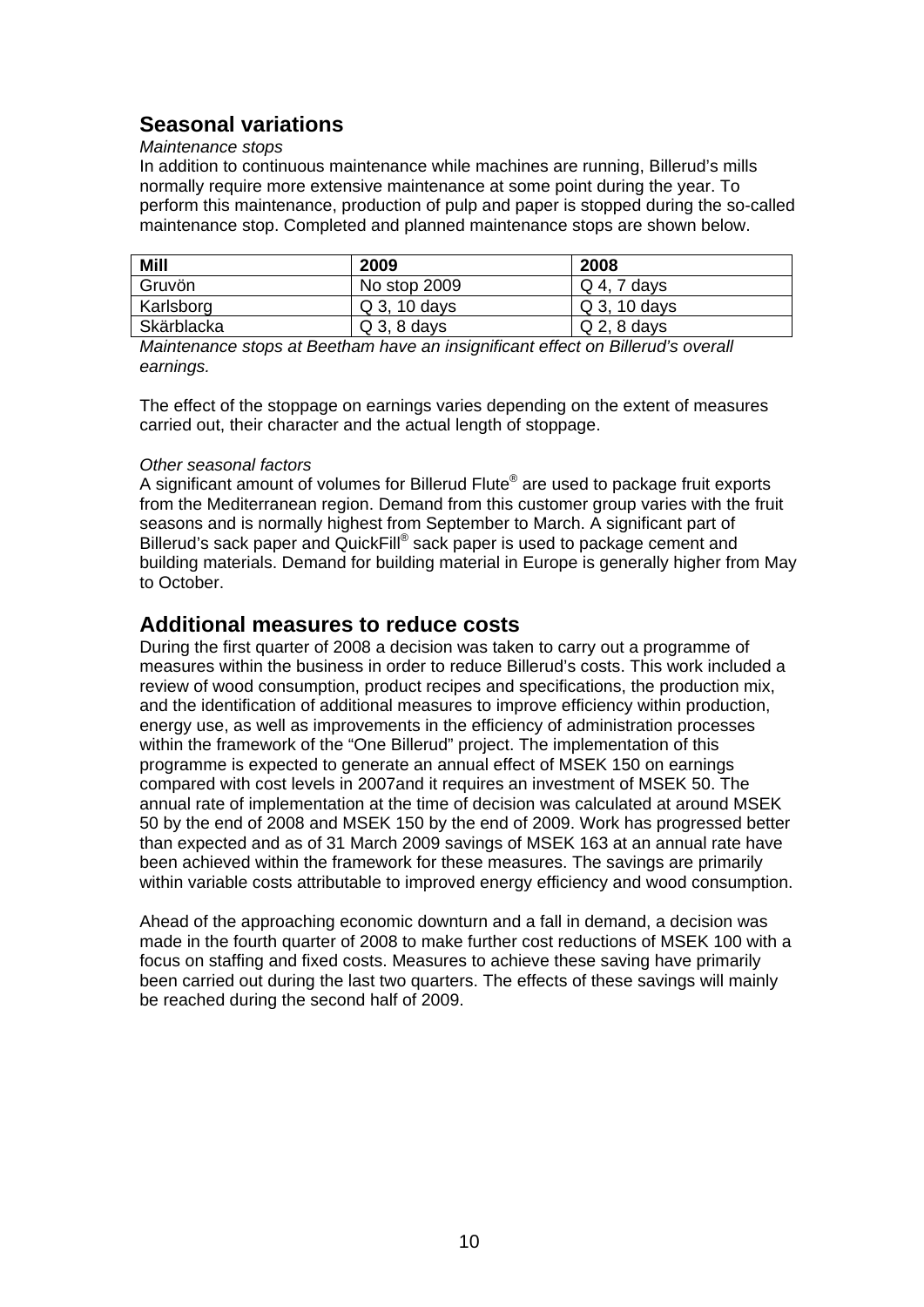## **Largest shareholders**

As of 31 March 2009 the ten largest shareholders according to Euroclear's register of shares and information from Sanderson Asset Management were as follows (Billerud's ownership of around 1.9 million shares and deposit banks are excluded):

**Proportion of** 

| Owner                                      | No. of shares<br>(millions)<br>$(shares = votes)$ | <b>Proportion of</b><br>shares on<br>market, % |
|--------------------------------------------|---------------------------------------------------|------------------------------------------------|
| Frapag Beteiligungsholding AG              | 10.7                                              | 20.8                                           |
| Sanderson Asset Management                 | 2.9                                               | 5.5                                            |
| <b>Clearstream Banking</b>                 | 1.6                                               | 3.2                                            |
| Citibank                                   | 1.1                                               | 2.1                                            |
| Proad AB                                   | 1.0                                               | 1.9                                            |
| <b>SEB Fonder/SEB Trygg Liv/Securities</b> | 0.8                                               | 1.6                                            |
| Norska staten                              | 0.7                                               | 1.4                                            |
| Initia AB                                  | 0.7                                               | 1.3                                            |
| Aktie-Ansvar Fonder                        | 0.6                                               | 1.1                                            |
| <b>AB Traction</b>                         | 0.6                                               | 1.1                                            |
| <b>Total 10 largest</b>                    | 20.6                                              | 40.1                                           |
| Total no. of shares on the market          | 51.5                                              | 100.0                                          |

The share of foreign ownership was 43.6% of the total shares on the market. The total number of owners (including nominee-registered) was around 118,700. More information about the shareholder structure is available at www.billerud.com/investors.

## **Distribution of shares**

As of 31 March 2009 the distribution of shares was as follows:

| Registered amount of shares | 53 343 043  |
|-----------------------------|-------------|
| Treasury shares             | - 1 851 473 |
| Shares on the market        | 51 491 570  |

Since the end of 2004 there have been no share buy backs.

## **2009 Annual General Meeting**

The AGM will take place at Nalen, Regeringsgatan 74, Stockholm at 3 p.m. on May 6, 2009. Notification was published in the national press on April 1, 2009.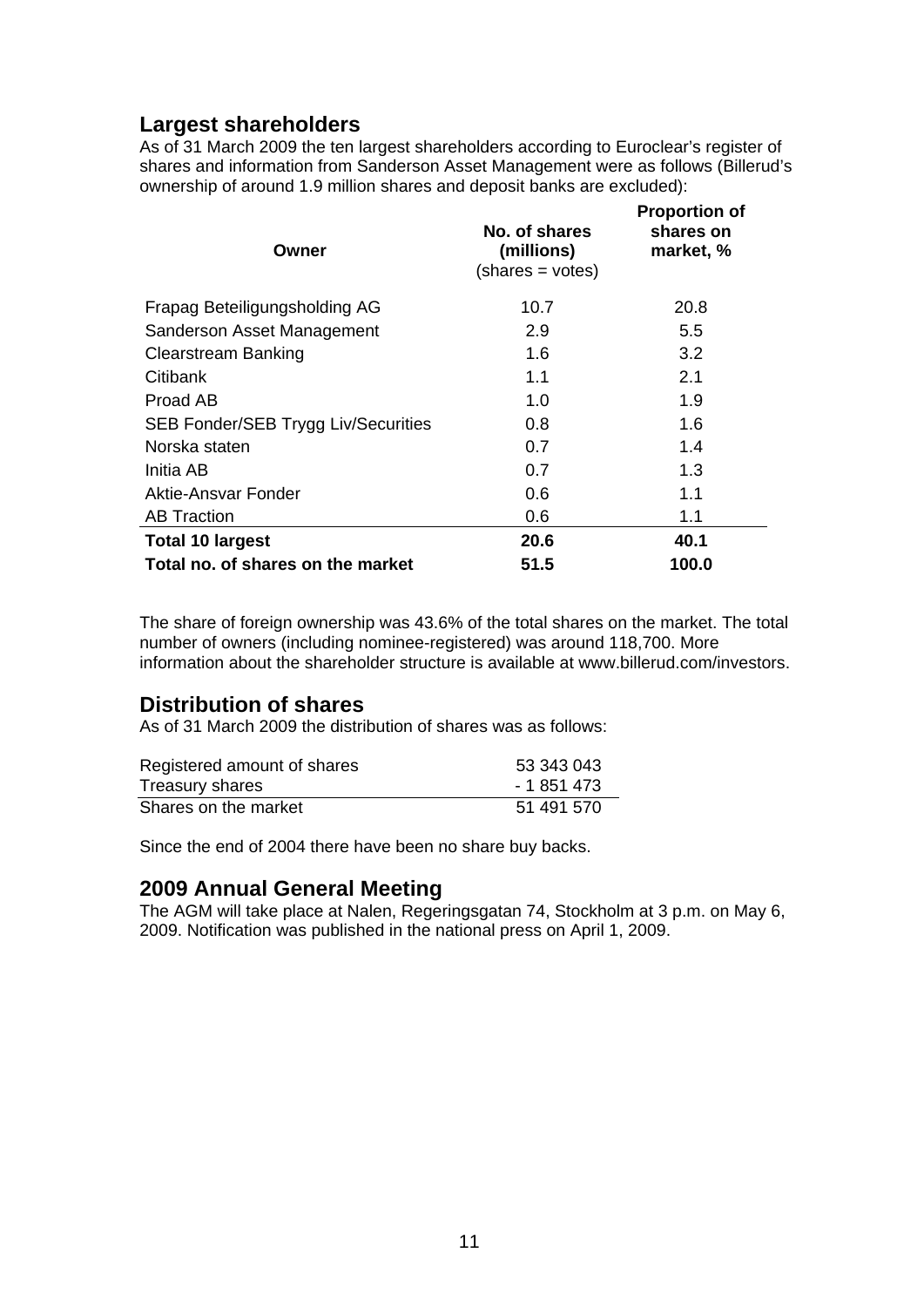## **Outlook**

Orders have improved compared with the historic low level of the fourth quarter but major uncertainty remains. Due to the weak market and increased competition, prices in local currency have generally fallen.

An improving balance on the pulp market is expected to give possibilities for increased pulp prices.

Lower wood prices and a significantly improved currency situation are expected to have positive effects on earnings whereupon old currency hedges will be replaced with new ones, and lower wood prices will make an impact.

Cost savings are continuing according to plan and are expected to amount to at least MSEK 250 annually by the end of 2009, while investment levels will be reduced to half during 2009.

**Stockholm** 28 April 2009 Billerud AB (publ)

*The Board of Directors* 

*This report has not been subject to review by the company's auditors.* 

#### **Future financial reports**

| Second quarter 2009 | 23 July 2009    |
|---------------------|-----------------|
| Third quarter 2009  | 28 October 2009 |

The information is such that Billerud AB is obligated to publish under the Securities and Clearing Operations Act.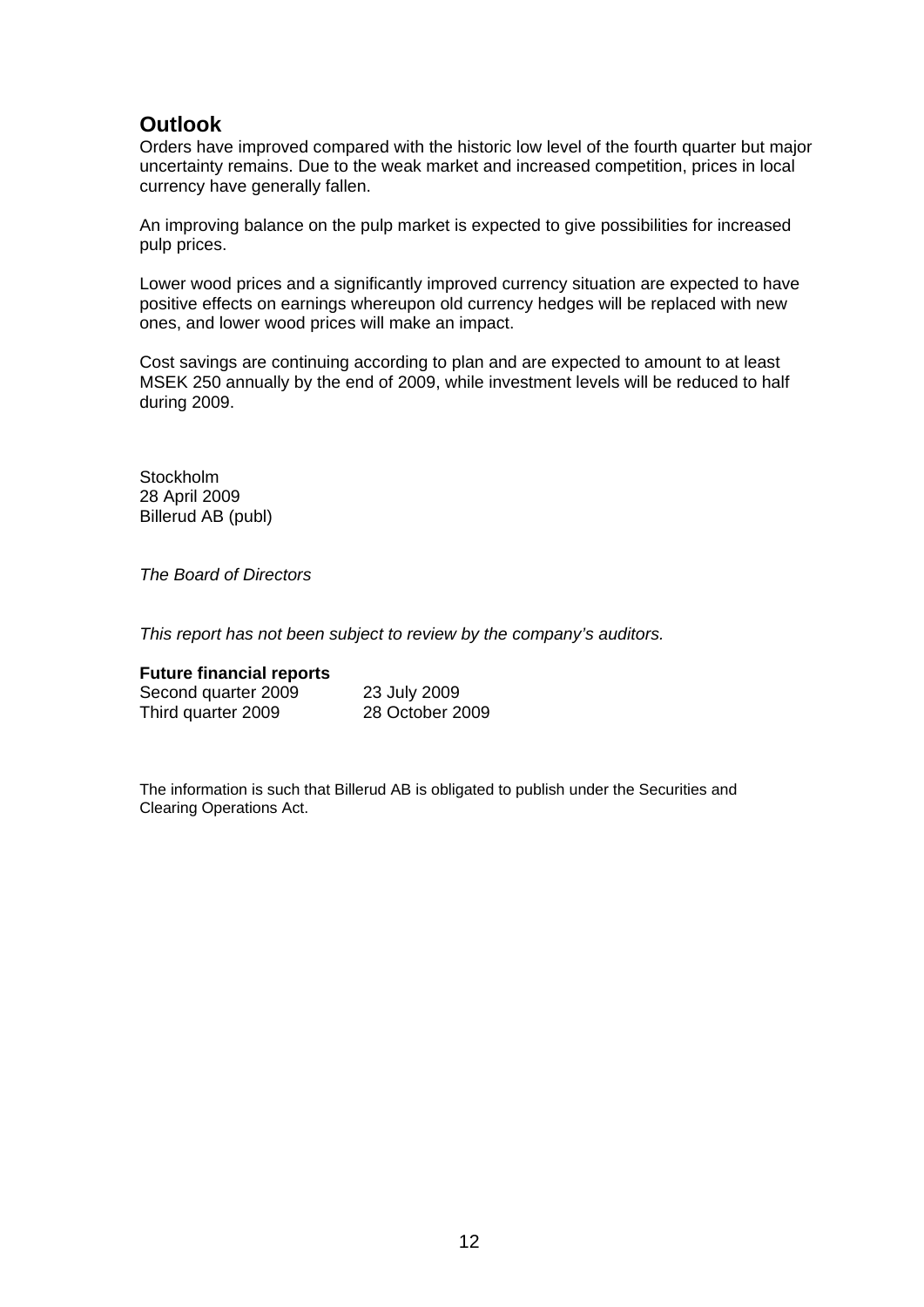## **The Billerud Group**

#### **Accounting principles**

*This report is produced in accordance with IAS 34, Interim Financial Reporting, and RR 31, Interim Reporting for Groups. IFRS 8 Operating segments replaces IAS 14 Segment reporting, and applies to annual periods beginning January 1, 2009. IFRS 8 Operating segments indicates what an operational segment is and what information shall be provided about these in the financial statements. This interim report applies the same accounting principles as used in the most recent annual report for 2008, see pages 62-72 and page 87 for definitions of key indicators.* 

| <b>Profit and Loss Account</b>                             | 3 months |         |         | <b>Full year</b> |
|------------------------------------------------------------|----------|---------|---------|------------------|
|                                                            | Jan-Mar  | Oct-Dec | Jan-Mar | Jan-Dec          |
| <b>MSEK</b>                                                | 2009     | 2008    | 2008    | 2008             |
| Net turnover                                               | 1900     | 1709    | 2096    | 7 792            |
| Other operating income                                     | 4        | 5       | 2       | 15               |
| <b>Total operating income</b>                              | 1 904    | 1714    | 2 0 9 8 | 7807             |
|                                                            |          |         |         |                  |
| Raw materials and consumables                              | -1 022   | $-973$  | $-1049$ | - 3 929          |
| Change in inventories                                      | -28      | -41     | 59      | -46              |
| Other external costs                                       | -422     | -433    | -429    | $-1727$          |
| Staff costs                                                | $-330$   | $-302$  | -342    | $-1.309$         |
| Depreciation and impariment                                | -139     | -130    | $-123$  | -507             |
| Profit/Loss from participation in associated companies and |          |         |         |                  |
| joint ventures                                             | $\bf{0}$ | 0       | 0       | 0                |
| <b>Total operating expenses</b>                            | $-1941$  | $-1879$ | $-1884$ | $-7518$          |
| <b>Operating profit/loss</b>                               | -37      | -165    | 214     | 289              |
| <b>Financial items</b>                                     | -32      | $-57$   | -34     | $-165$           |
| Profit/Loss after financial items                          | -69      | $-222$  | 180     | 124              |
| Tax                                                        | 30       | 124     | -50     | 28               |
| Net profit/loss for the period                             | -39      | -98     | 130     | 152              |
|                                                            |          |         |         |                  |
| Earnings per share, SEK                                    | $-0.76$  | $-1.89$ | 2.52    | 2.96             |
| Earnings per share after dilution, SEK                     | $-0.76$  | $-1.89$ | 2.51    | 2.96             |
|                                                            |          |         |         |                  |

| Statement of comprehensive income<br><b>MSEK</b> | Jan-Mar<br>2009 | Jan-Mar<br>2008 | Full year<br>2008 |
|--------------------------------------------------|-----------------|-----------------|-------------------|
| Net profit/loss for the period                   | -39             | 130             | 152               |
| Other comprehensive income                       |                 |                 |                   |
| Change in translation reserve for the period     | 4               | -7              |                   |
| Change in hedging reserve for the period         | 60              | O               | $-235$            |
| Comprehensive profit/loss for the period         | 25              | 123             | -81               |

| Specification of change in equity        | Jan-Mar | Jan-Mar | Full vear |
|------------------------------------------|---------|---------|-----------|
| <b>MSEK</b>                              | 2009    | 2008    | 2008      |
| Opening balance                          | 2638    | 2898    | 2898      |
| Comprehensive profit/loss for the period | 25      | 123     | -81       |
| Market value of incentive programme      | 0       |         |           |
| Dividend                                 |         |         | -180      |
| Closing balance, shareholders' equity    | 2663    | 3 0 2 1 | 2638      |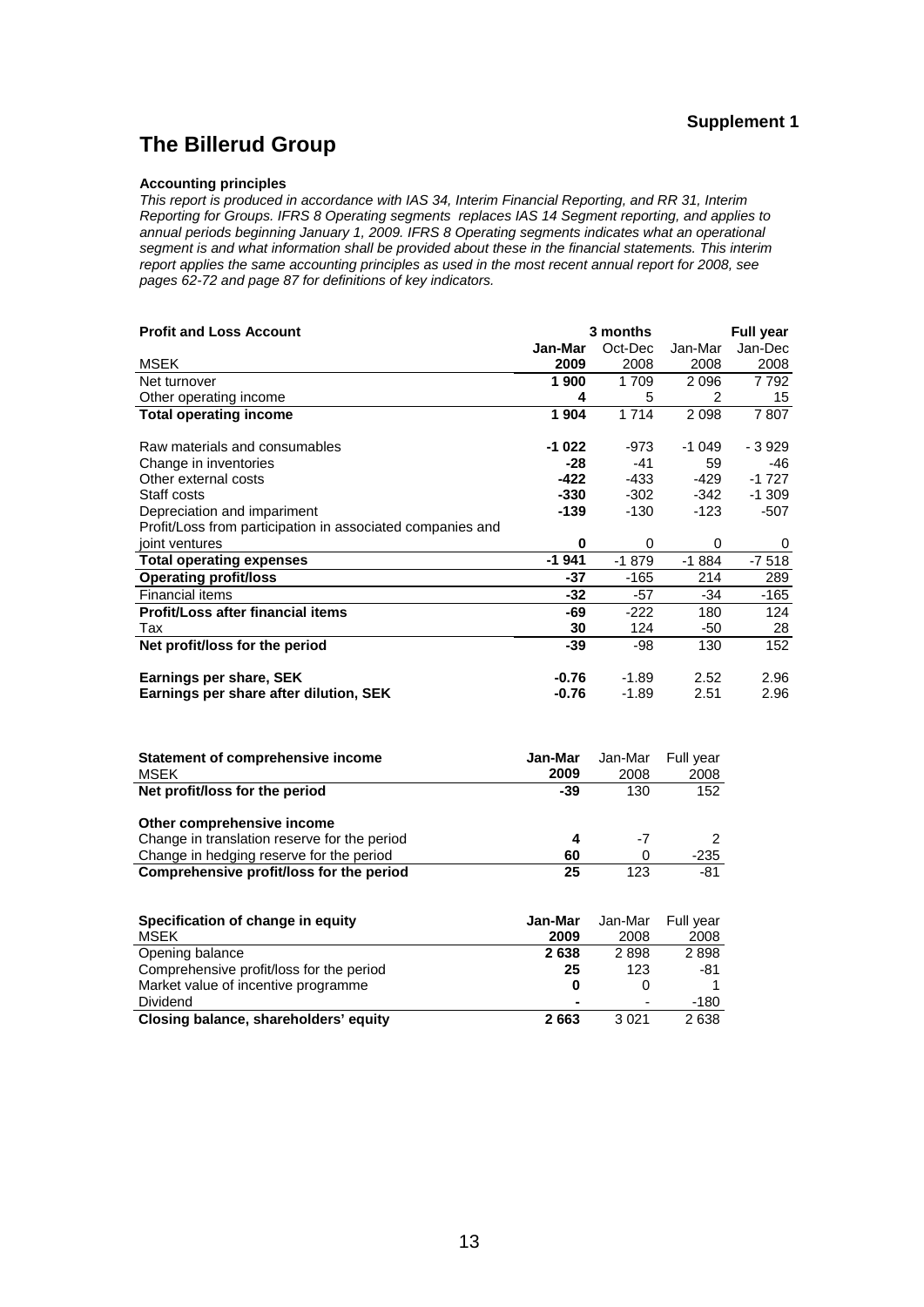| <b>Balance sheet</b><br><b>MSEK</b>        | 31 Mar<br>2009 | 31 Mar<br>2008 | 31 Dec<br>2008 |
|--------------------------------------------|----------------|----------------|----------------|
| <b>Fixed assets</b>                        | 5786           | 5744           | 5824           |
|                                            |                |                |                |
| Inventories                                | 1 1 2 9        | 1 0 0 7        | 1 0 9 1        |
| Accounts receivable                        | 1 3 8 3        | 1 508          | 1 2 9 4        |
| Other current assets                       | 348            | 307            | 270            |
| Liquid funds                               | 303            | 410            | 542            |
| <b>Total assets</b>                        | 8949           | 8976           | 9 0 21         |
|                                            |                |                |                |
| Shareholders' equity                       | 2663           | 3021           | 2638           |
| Interest-bearing liabilities               | 2991           | 2942           | 2976           |
| Interest-bearing provisions, pensions      | 185            | 179            | 183            |
| Non-interest-bearing provisions            | 35             | 37             | 37             |
| Deferred tax liabilities                   | 1 274          | 1 3 6 8        | 1 2 5 4        |
| Accounts payable                           | 958            | 594            | 1 0 1 9        |
| Other, non-interest-bearing liabilities    | 843            | 835            | 914            |
| Total shareholders' equity and liabilities | 8949           | 8976           | 9 0 21         |

| <b>Cash Flow Statement</b>                   | Jan-Mar | Oct-Dec | Jan-Mar | Jan-Dec |
|----------------------------------------------|---------|---------|---------|---------|
| MSEK                                         | 2009    | 2008    | 2008    | 2008    |
| Operating surplus, etc 1)                    | 49      | -57     | 346     | 716     |
| Change in working capital, etc.              | -163    | 426     | -256    | 249     |
| Net financial items, taxes, etc.             | -46     | -64     | -34     | -174    |
| Cash flow from operating activities          | -160    | 305     | 56      | 791     |
| Investment in fixed assets                   | -54     | -118    | -165    | -613    |
| Acquisition of shares in group companies     | -31     | -9      |         | -9      |
| Disposal of fixed assets                     | 9       | 0       |         |         |
| Cash flow from investing activities          | -76     | $-127$  | -164    | -621    |
|                                              |         |         |         |         |
| Change in interest-bearing liabilities       | -5      | -136    | -197    | -172    |
| Dividend                                     |         |         |         | -180    |
| Sale of treasury shares, incentive programme |         |         |         |         |
| Cash flow from financing activities          | -5      | -136    | -197    | $-352$  |
| Total cash flow (= change in liquid assets)  | -241    | 42      | -305    | $-182$  |
| Liquid assets, opening balance               | 542     | 495     | 718     | 718     |
| Exchange rate differences in liquid assets   | 2       | 5       | -3      | 6       |
|                                              | 303     | 542     |         | 542     |
| Liquid assets, closing balance               |         |         | 410     |         |

1) The amount for January-March 2009 includes an operating loss of MSEK -37, reversed depreciation of MSEK 139, payment of structural costs of MSEK -2, an increase in pension liabilities of MSEK 1, the net of produced and sold electricity certificates of MSEK -49, and capital gains of MSEK -3. The amount for the period January-March 2008 includes the operating profit of MSEK 214, reversed depreciation of MSEK 123, payment of structural costs of MSEK -5, an increase in pension liabilities of MSEK 3 and the net of produced and sold electricity certificates MSEK 11.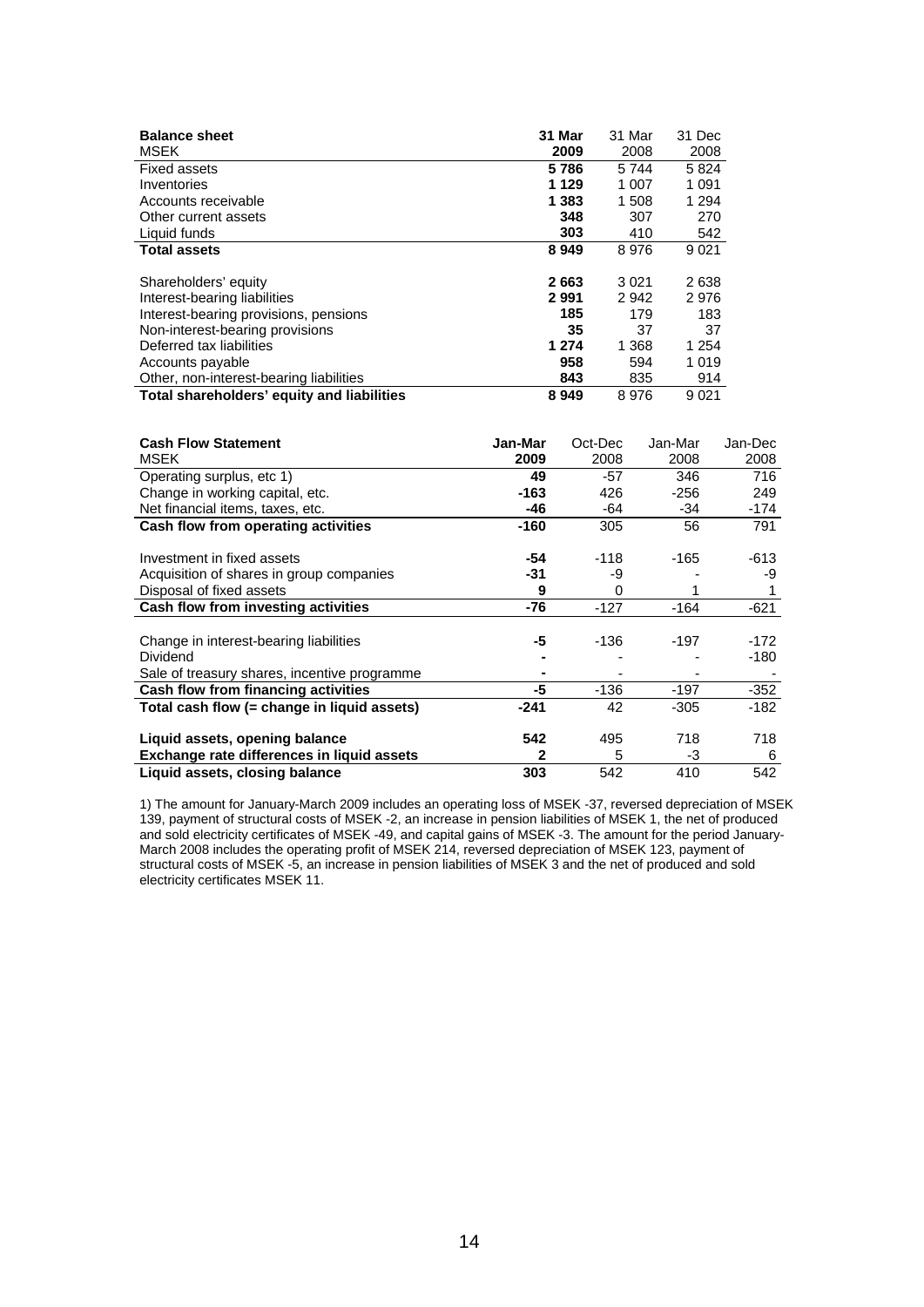| <b>Key indicators</b>                                  |         |                | Jan-Mar<br>2009 | Jan-Mar<br>2008 | Jan-Mar<br>2008 |                |         |                 |
|--------------------------------------------------------|---------|----------------|-----------------|-----------------|-----------------|----------------|---------|-----------------|
|                                                        |         |                |                 |                 |                 |                |         |                 |
| Margins<br>Gross margin, %                             |         |                | 5               | 16              | 10              |                |         |                 |
| Operating margin, %                                    |         |                | $-2$            | 10              | 4               |                |         |                 |
|                                                        |         |                |                 |                 |                 |                |         |                 |
| Return (rolling 12 months)                             |         |                |                 |                 |                 |                |         |                 |
| Return on capital employed, %                          |         |                | 1               | 12              | 5               |                |         |                 |
| Return on total capital, %                             |         |                | $\bf{0}$        | $\overline{7}$  | 3               |                |         |                 |
| Return on equity, %                                    |         |                | $-1$            | 13              | 5               |                |         |                 |
| Return on equity after dilution, %                     |         |                | $-1$            | 13              | 5               |                |         |                 |
| Capital structure at end of period                     |         |                |                 |                 |                 |                |         |                 |
| Capital employed, MSEK                                 |         |                | 5 5 3 6         | 5731            | 5 2 5 5         |                |         |                 |
| Shareholders' equity, MSEK                             |         |                | 2663            | 3 0 21          | 2638            |                |         |                 |
| Interest-bearing net debt, MSEK                        |         |                | 2873            | 2710            | 2617            |                |         |                 |
| Net debt/equity ratio, times                           |         |                | 1.08            | 0.90            | 0.99            |                |         |                 |
| Net debt/equity ratio after dilution, times            |         |                | 1.08            | 0.89            | 0.99            |                |         |                 |
| Equity ratio, %                                        |         |                | 30              | 34              | 29              |                |         |                 |
| Equity ratio after full conversion, %                  |         |                | 30              | 34              | 29              |                |         |                 |
| Per share                                              |         |                |                 |                 |                 |                |         |                 |
| Earnings per share, SEK                                |         |                | $-0.76$         | 2.52            | 2.96            |                |         |                 |
| Average no. of shares, '000                            |         |                | 51 492          | 51 492          | 51 492          |                |         |                 |
| Earnings per share after dilution, SEK                 |         |                | $-0.76$         | 2.51            | 2.96            |                |         |                 |
| Average no. of shares after dilution, '000             |         |                | 51 492          | 51 570          | 51 492          |                |         |                 |
| Per share at end of period                             |         |                |                 |                 |                 |                |         |                 |
| Equity per share, SEK                                  |         |                | 51.72           | 58.68           | 51.24           |                |         |                 |
| No. of shares, '000                                    |         |                | 51 492          | 51 492          | 51 492          |                |         |                 |
| Equity per share after dilution, SEK                   |         |                | 51.72           | 58.66           | 51.24           |                |         |                 |
| No. of shares, '000                                    |         |                | 51 492          | 51 570          | 51 492          |                |         |                 |
| Gross investments including company acquisitions, MSEK |         |                | 54              | 165             | 613             |                |         |                 |
| Company acquisition, MSEK                              |         |                | 31              |                 | 9               |                |         |                 |
| Average no. of employees                               |         |                | 2 2 0 5         | 2 2 7 4         | 2 3 2 2         |                |         |                 |
|                                                        | Jan-Mar | Jan-Mar        |                 |                 |                 |                |         |                 |
| Key indicators, historical                             | 2009    | 2008           | 2008            | 2007            |                 | 2006           | 2005    | 2004            |
| Net earnings, MSEK                                     | $-39$   | 130            | 152             | 336             |                 | 312            | $-183$  | 50 <sup>c</sup> |
| Earnings per share, SEK                                | $-0.76$ | 2.52           | 2.96            | 6.52            |                 | 6.08           | $-3.56$ | 9.66            |
| Return on capital employed, %                          | -1      | 12             | 5               |                 | 11              | 11             | -4      | 17              |
| Return on total capital, %                             | 0       | $\overline{7}$ | 3               |                 | 7               | $\overline{7}$ | -3      | 11              |
| Return on equity, %                                    | $-2$    | 13             | 5               |                 | 12              | 12             | $-7$    | 16              |
| Equity ratio, %                                        | 30      | 34             | 29              |                 | 31              | 33             | 33      | 43              |

## **Parent company**

| <b>Summarised income statement</b>                       | Jan-Mar | Jan-Mar | Jan-Dec |
|----------------------------------------------------------|---------|---------|---------|
| <b>MSEK</b>                                              | 2009    | 2008    | 2008    |
| Total operating income                                   | 780     | 951     | 3443    |
| Total operating expenses                                 | -860    | $-874$  | -3 349  |
| <b>Operating profit/loss</b>                             | -80     | 77      | 94      |
| <b>Financial items</b>                                   | $-33$   | $-31$   | $-147$  |
| <b>Profit/loss after financial items</b>                 | $-113$  | 46      | $-53$   |
| Appropriations                                           |         |         | 1 900   |
| Profit/loss before tax                                   | $-113$  | 46      | 1847    |
| Tax                                                      | 30      | -13     | -482    |
| Net profit/loss                                          | -83     | 33      | 1 3 6 5 |
| <b>Summarised balance sheet</b>                          | 31 Mar  | 31 Mar  | 31 Dec  |
| <b>MSEK</b>                                              | 2009    | 2008    | 2008    |
| <b>Fixed assets</b>                                      | 4 1 5 6 | 4 1 2 5 | 4 1 6 2 |
| Current assets                                           | 2860    | 3767    | 2 9 9 5 |
| <b>Total assets</b>                                      | 7016    | 7892    | 7 1 5 7 |
| Shareholders' equity                                     | 2 2 1 2 | 1 3 9 8 | 2 2 9 6 |
| Untaxed reserves                                         |         | 1 900   |         |
| Provisions                                               | 808     | 420     | 806     |
|                                                          | 2967    | 3 3 4 6 | 2959    |
| Interest-bearing liabilities<br><b>Other liabilities</b> | 1029    | 828     | 1 0 9 6 |
|                                                          | 7016    | 7892    | 7 1 5 7 |
| Total shareholders' equity and liabilities               |         |         |         |